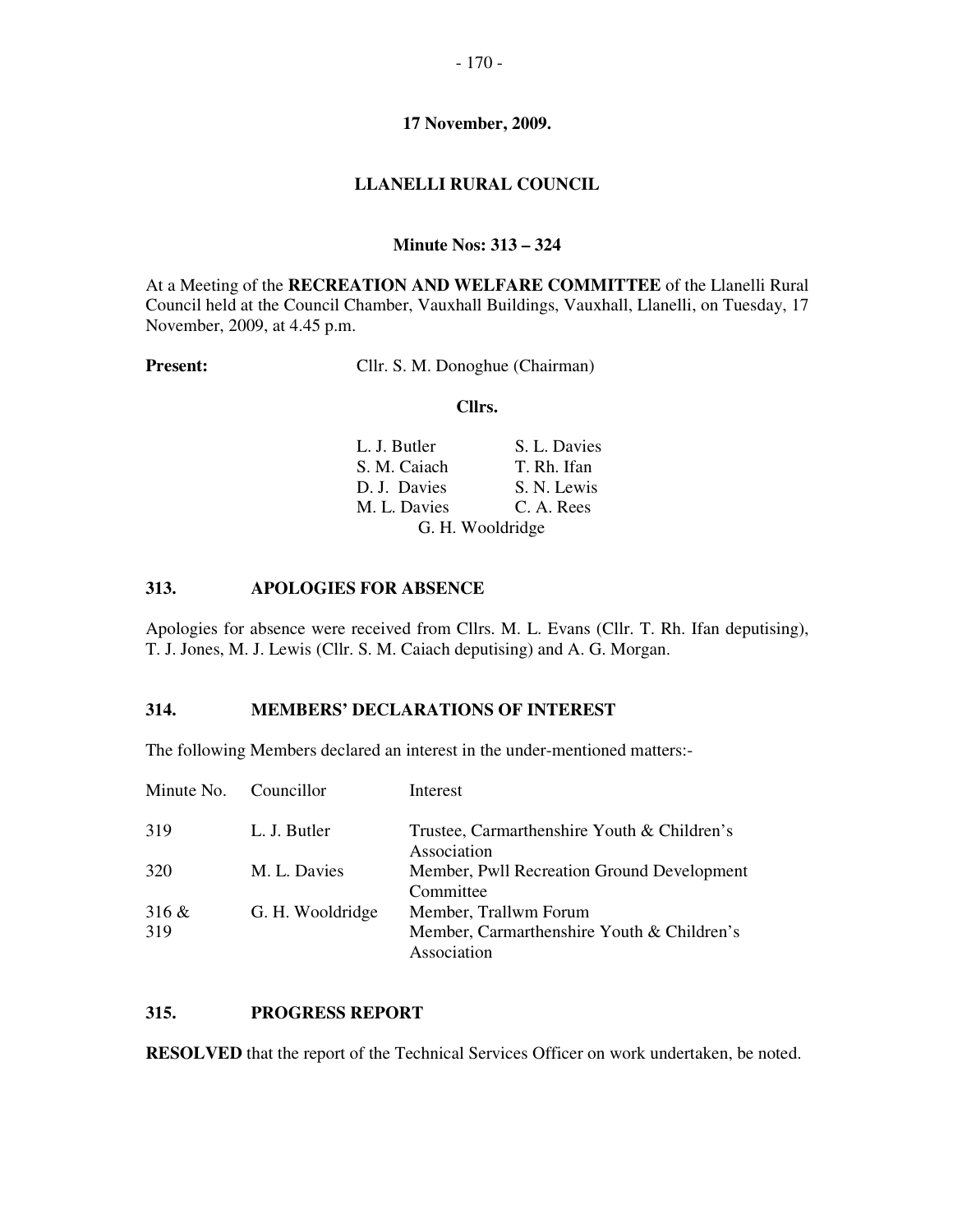## **316. TRALLWM COMMUNITY HALL**

Cllr. G. H. Wooldridge declared a personal and prejudicial interest in the following matter as he was a Member of the Trallwm Forum and withdrew from the meeting before discussion commenced.

Further to Minute No. 276, the Technical Services Officer informed Members of the remaining work to be undertaken at Trallwm Community Hall.

The completion date had been formally adjusted and the Contractor was now reporting completion at the end of November. Members were informed that the project team continued to work closely with the main contractor and the project would be completed within budget.

The Deputy Clerk (Administration) reported to Members that the condition of the existing flooring in the main hall was a cause of concern. There was enough balance in the Council's budget to have the floor covering replaced.

**RESOLVED** that information be noted and the floor covering be replaced accordingly.

Cllr. G. H. Wooldridge returned to the meeting.

## **317. FELINFOEL CHANGING ROOMS AND RECREATION GROUND**

Further to Minute No. 167, the Clerk informed Members of the latest developments concerning the delivery of the above scheme. The cost of the project was estimated at £754,000 (exclusive of VAT) and the Council held a earmarked reserve of £354,000.

The Council's application for borrowing approval had been approved by the Welsh Assembly Government (WAG). Under paragraph 2 of Schedule 1 to the Local Government Act 2003, WAG had approved the project to construct new changing facilities and community rooms at Felinfoel Recreation Ground.

Members were informed that funding bids had been prepared and were being lead by the Communities First Felinfoel Executive Sub Group. Communities First had submitted or intended to submit funding bids to the following funding bodies:

- Community Facilities and Activities Programme;
- Cwm Environmental Fund;
- Tudor Trust;
- Carmarthenshire County Council Community Fund; and
- Carmarthenshire County Council Collaborative Fund.

A project team meeting had been convened by the Consultant Architect with the project plans being finalised at that meeting and then submitted for approval. It was envisaged that the planning application would be determined by early January 2010.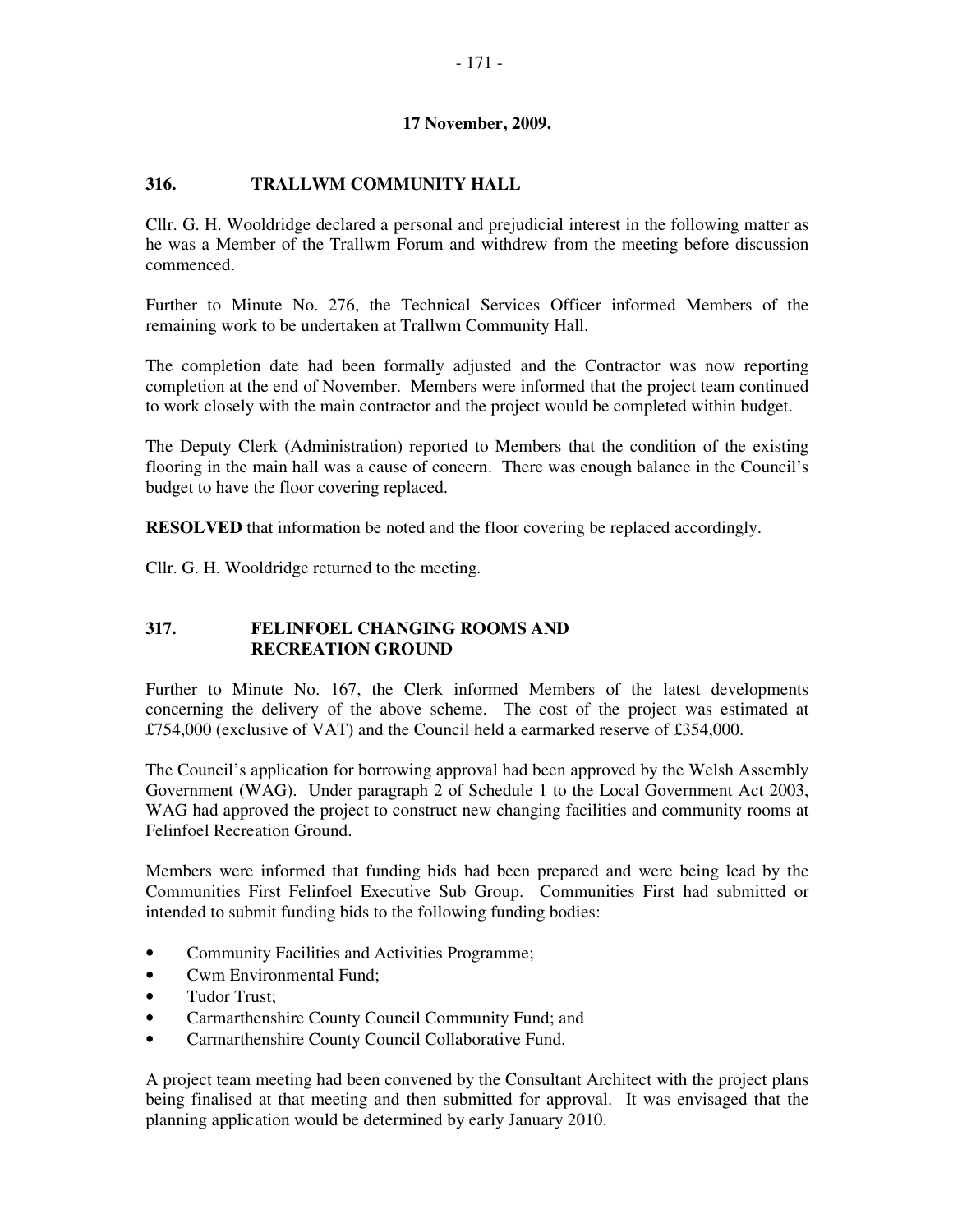Following discussion, it was

**RESOLVED** that the information be noted.

### **318. LUNCHEON CLUBS**

Pursuant to Minute No. 223, Members considered the report of the Deputy Clerk (Administration), which informed of the increase of patronage at some of the luncheon clubs.

It was also reported that the luncheon club service at Trallwm Community Hall would commence as soon as the hall was available and patrons secured for the service. The relaunce of the service would be advertised in the local community.

**RESOLVED** that the information be noted.

### **319. CARMARTHENSHIRE YOUTH AND CHILDREN'S ASSOCIATION**

Cllr. L. J. Butler declared a personal and prejudicial interest in the following matter as she was a Trustee of Carmarthenshire Youth and Children's Association and withdrew from the meeting before discussion commenced. Cllr. G. H. Wooldridge declared a personal interest in the following matter as he was a Member of Carmarthenshire Youth and Children's Association.

Further to Minute No. 280(1), Members considered additional information requested from the Association Manger, Carmarthenshire Youth and Children's Association for financial assistance.

Following discussion it was

**RESOLVED** that the 2008/09 and the 2009/10 annual grant award of £1,000 be released, however the request for further additional funding be declined on this occasion.

Cllr. L. J. Butler returned to the meeting.

#### **320. PWLL RECREATION GROUND DEVELOPMENT COMMITTEE**

Cllr. M. L. Davies declared a personal and prejudicial interest in the following matter as she was a Member of the Pwll Recreation Ground Development Committee and withdrew from the meeting before discussion commenced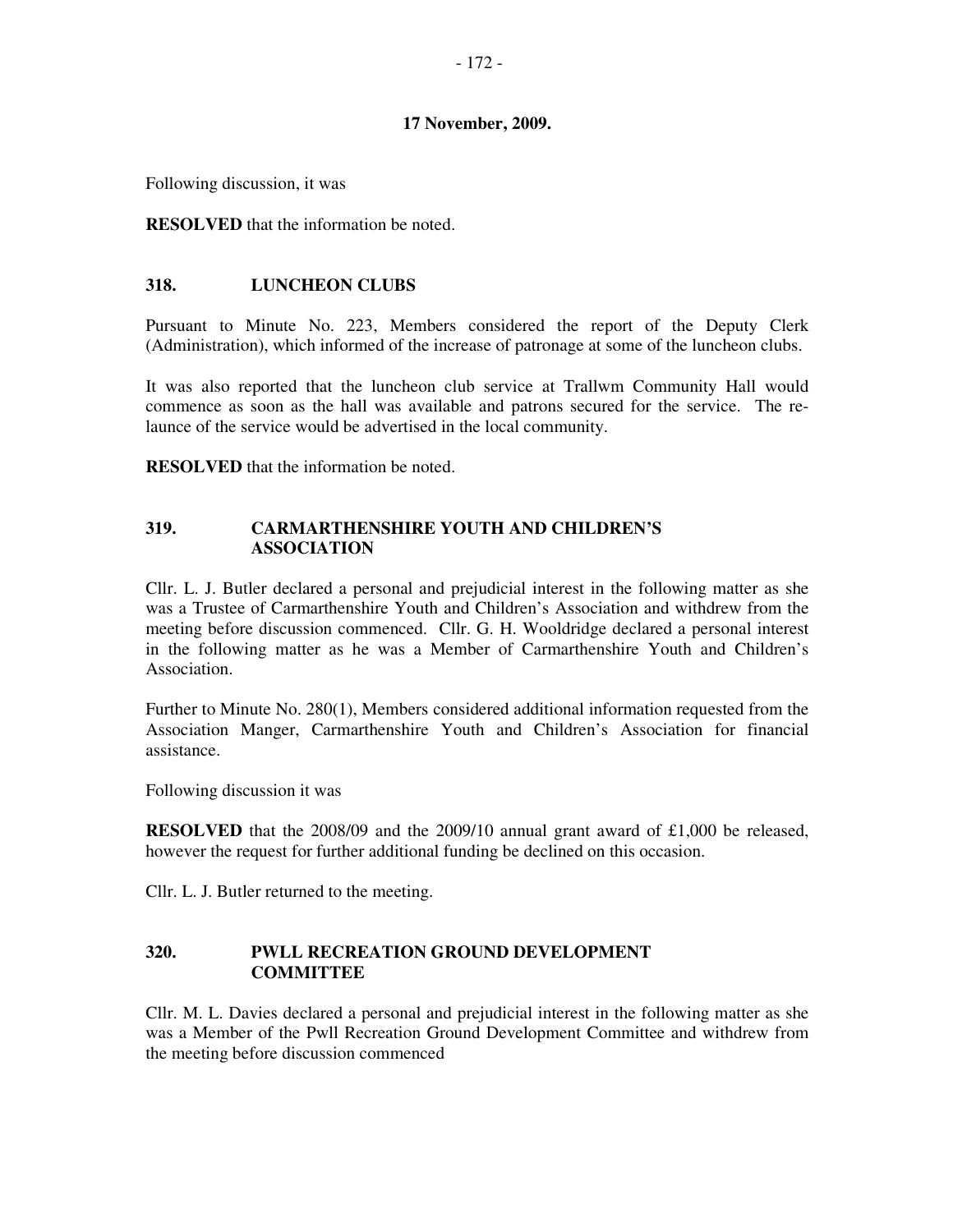E-mailed correspondence was circulated to Members from Mr Peter Williams, the Chairman, Pwll Recreation Ground Development Committee. The writer requested whether the Council would agree to become involved in working with the Committee on an ongoing basis and to consider annually grant aiding the pavilion.

Following discussion, it was

**RESOLVED** that the application be deferred in order for further information to be obtained.

## **321. INSTALLATION OF FOOTWAY LIGHTING - NEW ROAD, DAFEN TO HALFWAY**

Further to a site visit with local Members and the Deputy Clerk (Administration), correspondence was received from the Public Lighting Officer, Carmarthenshire County Council, indicating the positions of new lighting columns at the above location. The cost to carry out the work would be £18,000 plus VAT at 2009/10 prices with all future energy and maintenance costs to be borne by the Rural Council.

Following discussion, it was

**RESOLVED** that the necessary budget be included within the Council's draft Estimates of Expenditure for 2010/11.

## **322. PUBLIC FOOTPATHS 72/32, 72/29 AND 36/131 MORFA, LLANELLI**

Members considered a letter from the Head of Leisure and Sport, Carmarthenshire County Council, informing of a 'Notice of Certification of an Order' for the Public Path Diversion Order 2006, the effect of which would result in the permanent diversion of public footpaths 72/32, 72/29 and 36/131 Morfa, Llanelli.

**RESOLVED** that the information be noted.

## **323. PUBLIC BODIES (ADMISSION TO MEETINGS) ACT, 1960**

**RESOLVED** that in view of the confidential nature of the business to be transacted, the following matter be considered in private and that the power of exclusion of the public under Section 1(2) of the Public Bodies (Admission to Meetings Act, 1960) be exercised.

## **324. YMCA LLANELLI**

Further to Minute No. 224, Members were circulated with the report of the Clerk.

A financial forecast report had been provided to Members detailing the change of circumstances due to the lack of income now being received at the YMCA building owing to the building's temporary closure. It was therefore requested that the Council's funding